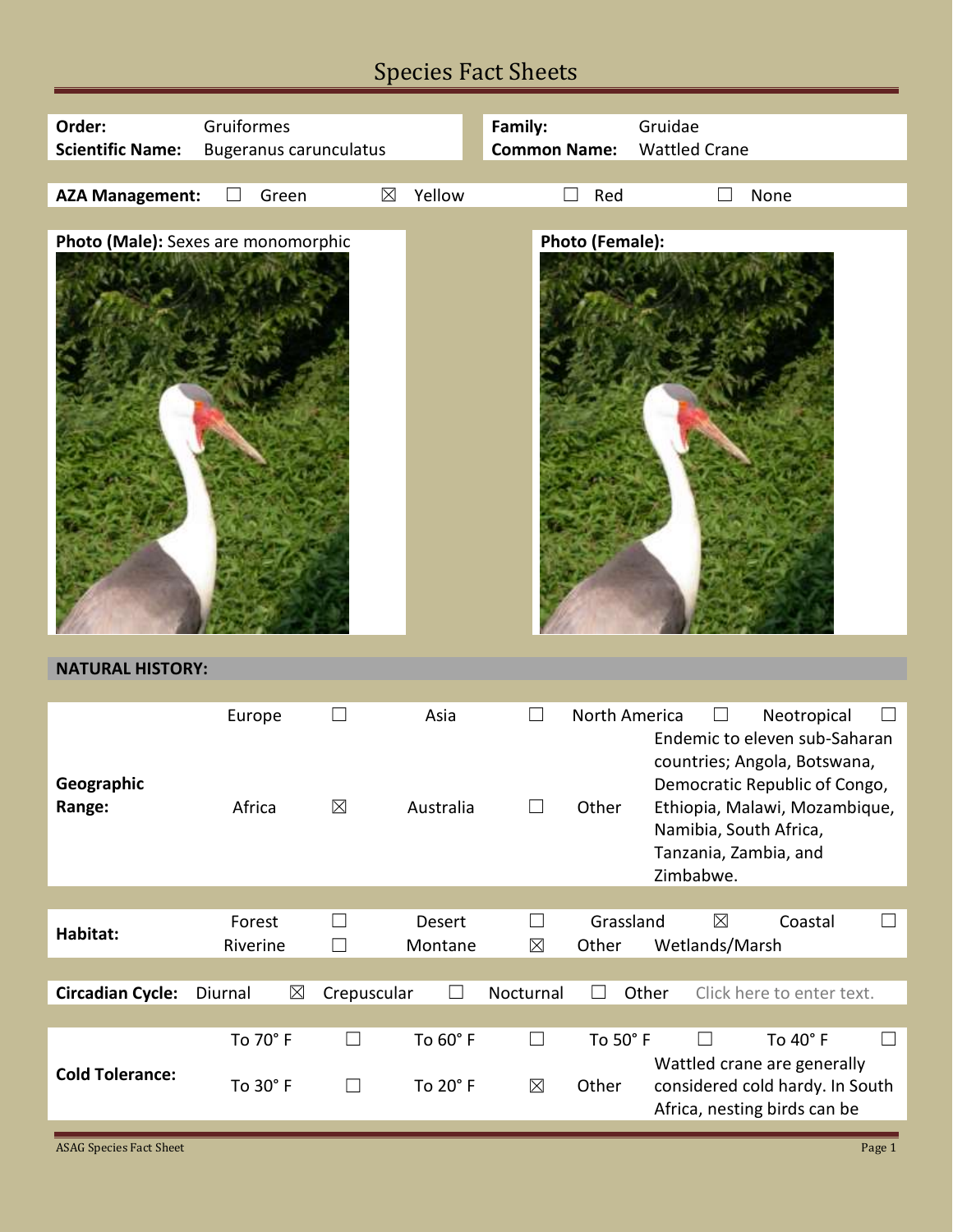### Species Fact Sheets

|                                                      |                               |               |                       |                                                                                                                                            |                       | seen brooding eggs with snow                                                                                                                                                                                                                                                                                                                                                                                                                |  |  |
|------------------------------------------------------|-------------------------------|---------------|-----------------------|--------------------------------------------------------------------------------------------------------------------------------------------|-----------------------|---------------------------------------------------------------------------------------------------------------------------------------------------------------------------------------------------------------------------------------------------------------------------------------------------------------------------------------------------------------------------------------------------------------------------------------------|--|--|
|                                                      |                               |               |                       |                                                                                                                                            | $20^0$ C).            | on their backs. Captive,<br>Northern Hemisphere birds<br>should be provided with shelter<br>unheated or minimally heated<br>for protection when ambient<br>temperature falls below -4 <sup>0</sup> F (-                                                                                                                                                                                                                                     |  |  |
|                                                      |                               |               |                       |                                                                                                                                            |                       |                                                                                                                                                                                                                                                                                                                                                                                                                                             |  |  |
| <b>Heat Tolerance:</b>                               | To 30° F<br>To 110° F         | $\perp$       | To 50° F<br>Other     |                                                                                                                                            | To 70° F              | To 90° F<br>Conversely wattled cranes can tolerate temperatures at<br>or slightly above 100 <sup>0</sup> F when areas of shade are<br>provided. The use of a sprinkler system (hose with mist)                                                                                                                                                                                                                                              |  |  |
|                                                      |                               |               |                       | provides relief during the peak of the day's heat. The<br>provision of a shallow pool allows the bird to bathe and<br>cool down.           |                       |                                                                                                                                                                                                                                                                                                                                                                                                                                             |  |  |
|                                                      |                               |               |                       |                                                                                                                                            |                       |                                                                                                                                                                                                                                                                                                                                                                                                                                             |  |  |
| Diet:                                                | Frugivore<br>Nectivore        | $\mathcal{L}$ | Carnivore<br>Omnivore | $\boxtimes$                                                                                                                                | Piscivore<br>Folivore | Insectivore<br>$\Box$<br>Other (Add Below)<br>$\vert \ \ \vert$                                                                                                                                                                                                                                                                                                                                                                             |  |  |
|                                                      | <b>Captive Dietary Needs:</b> |               |                       |                                                                                                                                            |                       |                                                                                                                                                                                                                                                                                                                                                                                                                                             |  |  |
| habitats, they forage for grains, seeds and insects. |                               |               |                       |                                                                                                                                            |                       | Captive diet is usually comprised of some brand of commercially manufactured pellet feed, considered<br>nutritionally complete. The addition of meat (beef, horse), and small fish such as smelt, or anchovy is often<br>added to the pellet feed. Wild diet: Wattled crane are omnivorous consuming aquatic vegetation including<br>tubers and rhizomes especially of the sedge (Eleocharis spp.), fish, amphibians and inverts. In upland |  |  |
|                                                      |                               |               |                       |                                                                                                                                            |                       |                                                                                                                                                                                                                                                                                                                                                                                                                                             |  |  |
| Life Expectancy in the Wild:                         |                               | Males:        |                       | Unsupported sources<br>indicate that wild<br>wattled crane live 20-<br>30 years.                                                           | Females:              | Unsupported sources<br>indicate that wild<br>wattled crane live 20-30<br>years.                                                                                                                                                                                                                                                                                                                                                             |  |  |
|                                                      |                               |               |                       |                                                                                                                                            |                       |                                                                                                                                                                                                                                                                                                                                                                                                                                             |  |  |
| Life Expectancy in Captivity:                        |                               | Males:        |                       | In captivity, birds<br>typically live into their<br>mid 30's. The captive<br>longevity record (from<br>2014 Studbook data)<br>is 58 years. | Females:              | In captivity, birds<br>typically live into their<br>mid 30's. The captive<br>longevity record (from<br>2014 Studbook data) is<br>48 years.                                                                                                                                                                                                                                                                                                  |  |  |
|                                                      |                               |               |                       |                                                                                                                                            |                       |                                                                                                                                                                                                                                                                                                                                                                                                                                             |  |  |
| <b>BREEDING INFORMATION:</b>                         |                               |               |                       |                                                                                                                                            |                       |                                                                                                                                                                                                                                                                                                                                                                                                                                             |  |  |
| <b>Age at Sexual Maturity:</b>                       |                               | Males:        | 3-4 years             |                                                                                                                                            | Females:              | 3-4 years                                                                                                                                                                                                                                                                                                                                                                                                                                   |  |  |
|                                                      |                               |               |                       |                                                                                                                                            |                       |                                                                                                                                                                                                                                                                                                                                                                                                                                             |  |  |
| <b>ASAG Species Fact Sheet</b>                       |                               |               |                       |                                                                                                                                            |                       | Page 2                                                                                                                                                                                                                                                                                                                                                                                                                                      |  |  |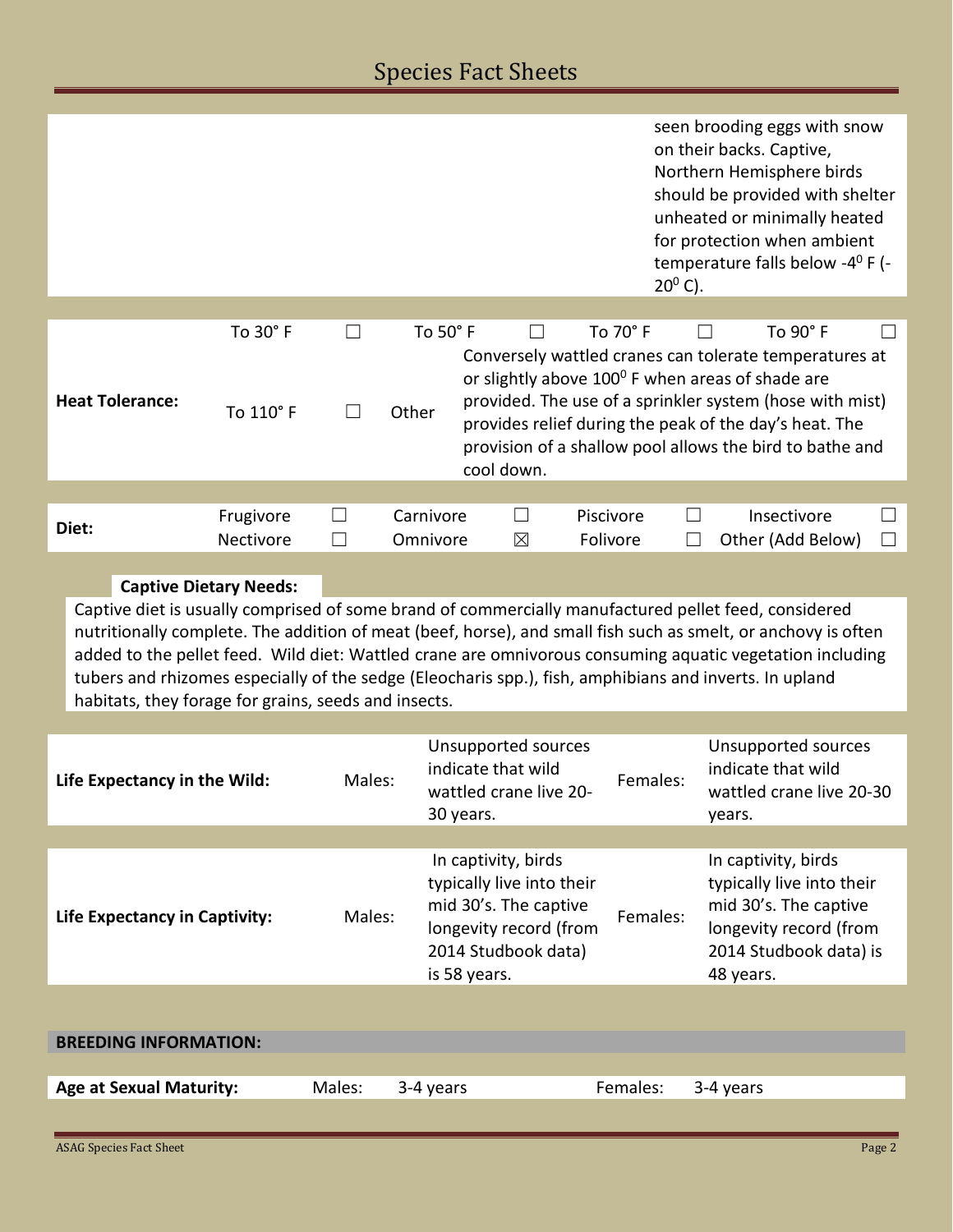## Species Fact Sheets

| <b>Courtship Displays:</b>                      |                                                                                                                                                                                                                                                                                                                                                                 | Cranes are well known for their elaborate courtship "dances", a series of<br>bows, jumping, and stick/grass tossing                                                                                                                                                                                                                                                                              |  |                                                                      |  |                                                                                                                                                             |  |
|-------------------------------------------------|-----------------------------------------------------------------------------------------------------------------------------------------------------------------------------------------------------------------------------------------------------------------------------------------------------------------------------------------------------------------|--------------------------------------------------------------------------------------------------------------------------------------------------------------------------------------------------------------------------------------------------------------------------------------------------------------------------------------------------------------------------------------------------|--|----------------------------------------------------------------------|--|-------------------------------------------------------------------------------------------------------------------------------------------------------------|--|
| <b>Nest Site Description:</b>                   |                                                                                                                                                                                                                                                                                                                                                                 | The nest is constructed of dried grasses, heaped into a large pile, surrounded<br>by water at levels up to 2 ft (61 cm) deep. The nest base, at water level, can<br>range from 4 ft (120 cm) to nearly 5ft (180 cm) across.                                                                                                                                                                      |  |                                                                      |  |                                                                                                                                                             |  |
|                                                 |                                                                                                                                                                                                                                                                                                                                                                 |                                                                                                                                                                                                                                                                                                                                                                                                  |  |                                                                      |  |                                                                                                                                                             |  |
| <b>Clutch Size, Egg Description:</b>            |                                                                                                                                                                                                                                                                                                                                                                 | One or two, mottled brown eggs, laid 2-5 days apart. Egg measurements<br>average: 103.5 x 66.4 mm, largest: 116.5 x 68.5 mm, smallest: 91.0 x 60.9<br>mm. Egg fresh lay weight range 215.8 - 265.3 grams. 85% of captive clutch<br>size is 1 egg and 15% of nests contain 2 eggs per clutch. This may be slightly<br>higher than wild nests. Shortest inter-clutch interval range is 16-21 days. |  |                                                                      |  |                                                                                                                                                             |  |
|                                                 |                                                                                                                                                                                                                                                                                                                                                                 |                                                                                                                                                                                                                                                                                                                                                                                                  |  |                                                                      |  |                                                                                                                                                             |  |
| <b>Incubation Period:</b>                       |                                                                                                                                                                                                                                                                                                                                                                 | 32-33 days, though some<br>eggs hatch as late as 36 days.                                                                                                                                                                                                                                                                                                                                        |  | <b>Fledgling Period:</b>                                             |  | The wattled crane has the<br>longest fledging period of<br>any crane species, taking as<br>long as 131 - 148 days.                                          |  |
|                                                 |                                                                                                                                                                                                                                                                                                                                                                 |                                                                                                                                                                                                                                                                                                                                                                                                  |  |                                                                      |  |                                                                                                                                                             |  |
| <b>Parental Care:</b>                           |                                                                                                                                                                                                                                                                                                                                                                 |                                                                                                                                                                                                                                                                                                                                                                                                  |  | Both parents share incubation, brooding and rearing of the chick(s). |  |                                                                                                                                                             |  |
|                                                 |                                                                                                                                                                                                                                                                                                                                                                 |                                                                                                                                                                                                                                                                                                                                                                                                  |  |                                                                      |  |                                                                                                                                                             |  |
| <b>Chick Development:</b>                       | Chicks hatch with pale buff down, changing to darker brown with age. The distinctive<br>wattles of the adult are slightly evident on hatching. Chicks grow rapidly reaching full<br>adult height by 4 months of age. . NOTE: parent-reared offspring should be removed<br>from the parents' enclosure no less than two months prior to the next breeding cycle. |                                                                                                                                                                                                                                                                                                                                                                                                  |  |                                                                      |  |                                                                                                                                                             |  |
| <b>CAPTIVE HABITAT INFORMATION:</b>             |                                                                                                                                                                                                                                                                                                                                                                 |                                                                                                                                                                                                                                                                                                                                                                                                  |  |                                                                      |  |                                                                                                                                                             |  |
|                                                 |                                                                                                                                                                                                                                                                                                                                                                 |                                                                                                                                                                                                                                                                                                                                                                                                  |  |                                                                      |  |                                                                                                                                                             |  |
| Social Structure in the Wild:                   |                                                                                                                                                                                                                                                                                                                                                                 | Monogamous pairs family group until next breeding cycle. During non-<br>breeding periods gregarious flocks ranging from a few birds up to 100+ birds<br>are formed.                                                                                                                                                                                                                              |  |                                                                      |  |                                                                                                                                                             |  |
|                                                 |                                                                                                                                                                                                                                                                                                                                                                 |                                                                                                                                                                                                                                                                                                                                                                                                  |  |                                                                      |  |                                                                                                                                                             |  |
| <b>Social Structure in Captivity:</b>           | Monogamous pairs family group, usually parents and one offspring, until<br>next breeding cycle. NOTE: parent-reared offspring should be removed from<br>the parents' enclosure no less than two months prior to the next breeding<br>cycle.                                                                                                                     |                                                                                                                                                                                                                                                                                                                                                                                                  |  |                                                                      |  |                                                                                                                                                             |  |
|                                                 |                                                                                                                                                                                                                                                                                                                                                                 |                                                                                                                                                                                                                                                                                                                                                                                                  |  |                                                                      |  |                                                                                                                                                             |  |
| <b>Minimum Group Size:</b>                      | 1 pair                                                                                                                                                                                                                                                                                                                                                          |                                                                                                                                                                                                                                                                                                                                                                                                  |  | <b>Maximum Group Size:</b>                                           |  | Adult pair and offspring<br>until next breeding<br>cycle.                                                                                                   |  |
|                                                 |                                                                                                                                                                                                                                                                                                                                                                 |                                                                                                                                                                                                                                                                                                                                                                                                  |  |                                                                      |  |                                                                                                                                                             |  |
| Compatible in<br><b>Mixed Species Exhibits:</b> | Varies                                                                                                                                                                                                                                                                                                                                                          | <b>Comments:</b>                                                                                                                                                                                                                                                                                                                                                                                 |  | a prime consideration. Wattled cranes have                           |  | Wattled cranes have been mixed with other taxa<br>with varying degrees of success and failure. Many<br>factors play into a mixture for success, space being |  |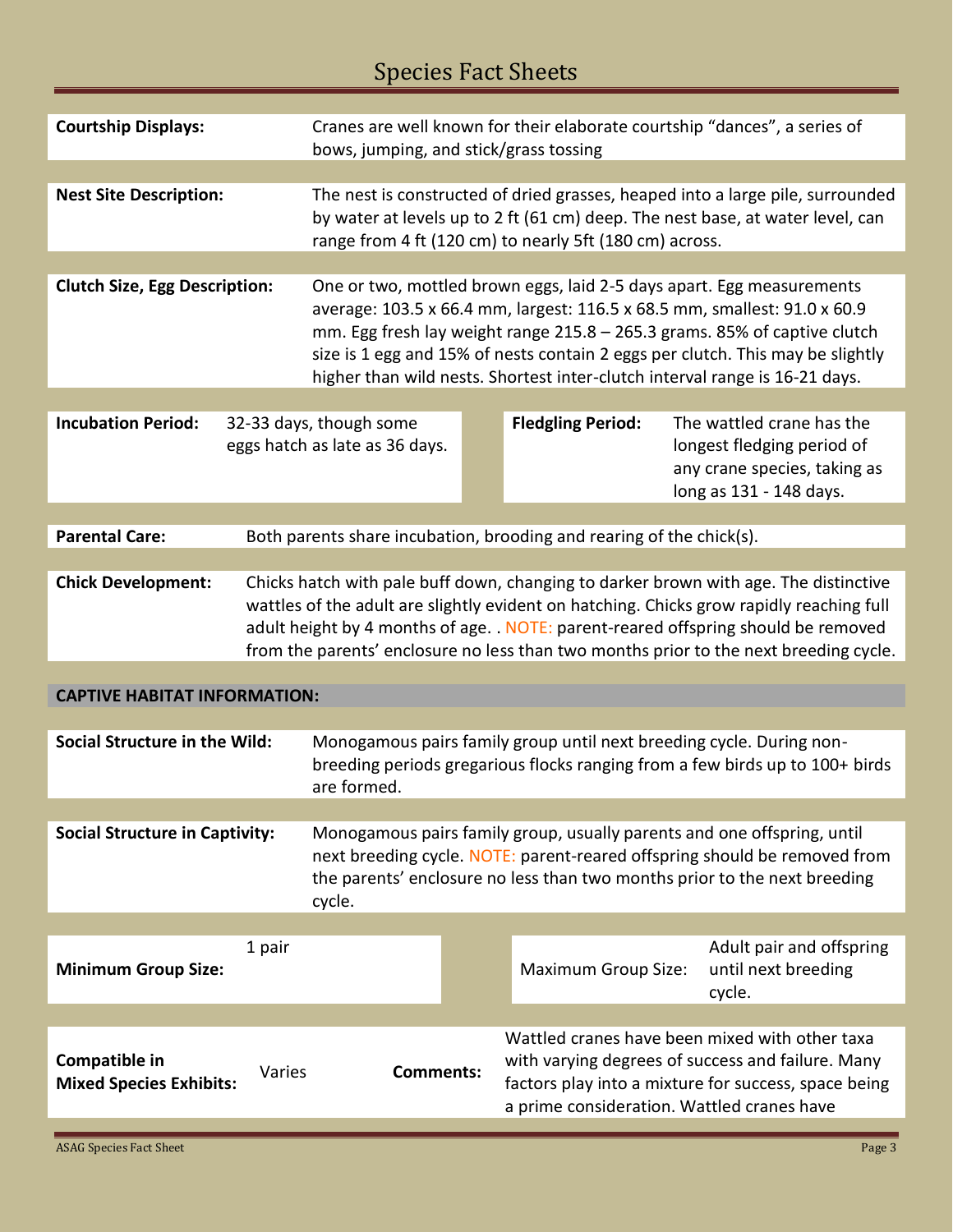|                                  | cohabitated with bongos and a number of small<br>antelopes. A more extensive listing needs to be<br>investigated before making recommendations for<br>appropriate mixed species. Traditionally, most<br>crane species are housed independently for safety<br>and breeding reasons.                                                                                                                                                                                                                                                                                                                                                                                                                                                                                                                                                                                                                                                                                                                                                                                                                                                                                                                                                                                           |
|----------------------------------|------------------------------------------------------------------------------------------------------------------------------------------------------------------------------------------------------------------------------------------------------------------------------------------------------------------------------------------------------------------------------------------------------------------------------------------------------------------------------------------------------------------------------------------------------------------------------------------------------------------------------------------------------------------------------------------------------------------------------------------------------------------------------------------------------------------------------------------------------------------------------------------------------------------------------------------------------------------------------------------------------------------------------------------------------------------------------------------------------------------------------------------------------------------------------------------------------------------------------------------------------------------------------|
|                                  |                                                                                                                                                                                                                                                                                                                                                                                                                                                                                                                                                                                                                                                                                                                                                                                                                                                                                                                                                                                                                                                                                                                                                                                                                                                                              |
| <b>Optimal Habitat Size:</b>     | Enclosures should be as large as possible. It is recommended that enclosures be<br>elongated, that is enclosure longer (depth) than wide. This provides birds with<br>opportunity to move as far away from people as possible. It is recommended that<br>enclosures be in the 40 ft (13.5 m) x 60 ft (20 m) range. Enclosure height needs to<br>be 7 ft (2.3 m) to 8 ft (2.6 m). Top netting the enclosure is highly recommended at<br>these heights and must be netted where the enclosure height is below the<br>recommended height. Additionally, it is strongly recommended to hotwire (electric<br>wire) the top of the fence to deter climbing predators (with or without netting).<br>Likewise, a dig proof barrier is installed at the bottom of the fence to deter digging<br>predators. Vinyl-coated 16-gauge over 11-gauge chain-link is recommended. The<br>best practical material is 2" (5 cm) mesh 11 gauge galvanized steel chain-link.<br>Aluminum is better, but more expensive than galvanized.                                                                                                                                                                                                                                                           |
|                                  |                                                                                                                                                                                                                                                                                                                                                                                                                                                                                                                                                                                                                                                                                                                                                                                                                                                                                                                                                                                                                                                                                                                                                                                                                                                                              |
| Management<br><b>Challenges:</b> | Wattled cranes present several management challenges. Reproductively, few males<br>perform their primary function of naturally fertilizing eggs. The challenge is further<br>compounded by the fact that male wattled cranes do not adapt to the established<br>crane artificial insemination (AI) techniques. Most males shut down reproductively<br>after just 2 or 3 attempts to collect semen. Additionally, captive hatched hand-reared<br>males become super aggressive at age of maturity, 3-4 years. These birds turn their<br>aggressiveness toward their keepers. Inexperienced staff could be seriously injured<br>during normal maintenance of the birds and enclosure. This can be addressed by the<br>installation of a shelter design that allows non-contact servicing of the enclosure.<br>Birds can be locked in or out of the shelter during daily maintenance. Likewise, hand-<br>reared females may not bond with appropriate mates, resulting in conspecific<br>aggression leading to injury or death of one or the other during introductions for<br>bonding. Moving forward the program manager requests that no wattled crane chicks<br>be hand-reared. An acceptable method for chick rearing is parent, foster, costume, or<br>isolation rearing. |

#### **ADDITIONAL COMMENTS:**

Conservation Status: Currently (2014) listed as vulnerable in the IUCN Red List of Threatened Species. The South African population is listed as critically endangered in South African Eskom Red Data Book. Breeding Season: Wild: Varies widely throughout range countries. Records confirm that eggs are laid in every month of the year, with peak production being May through August, with another spike in October. Breeding Season: Northern Hemisphere captive: October to June, with July through September as molt months.